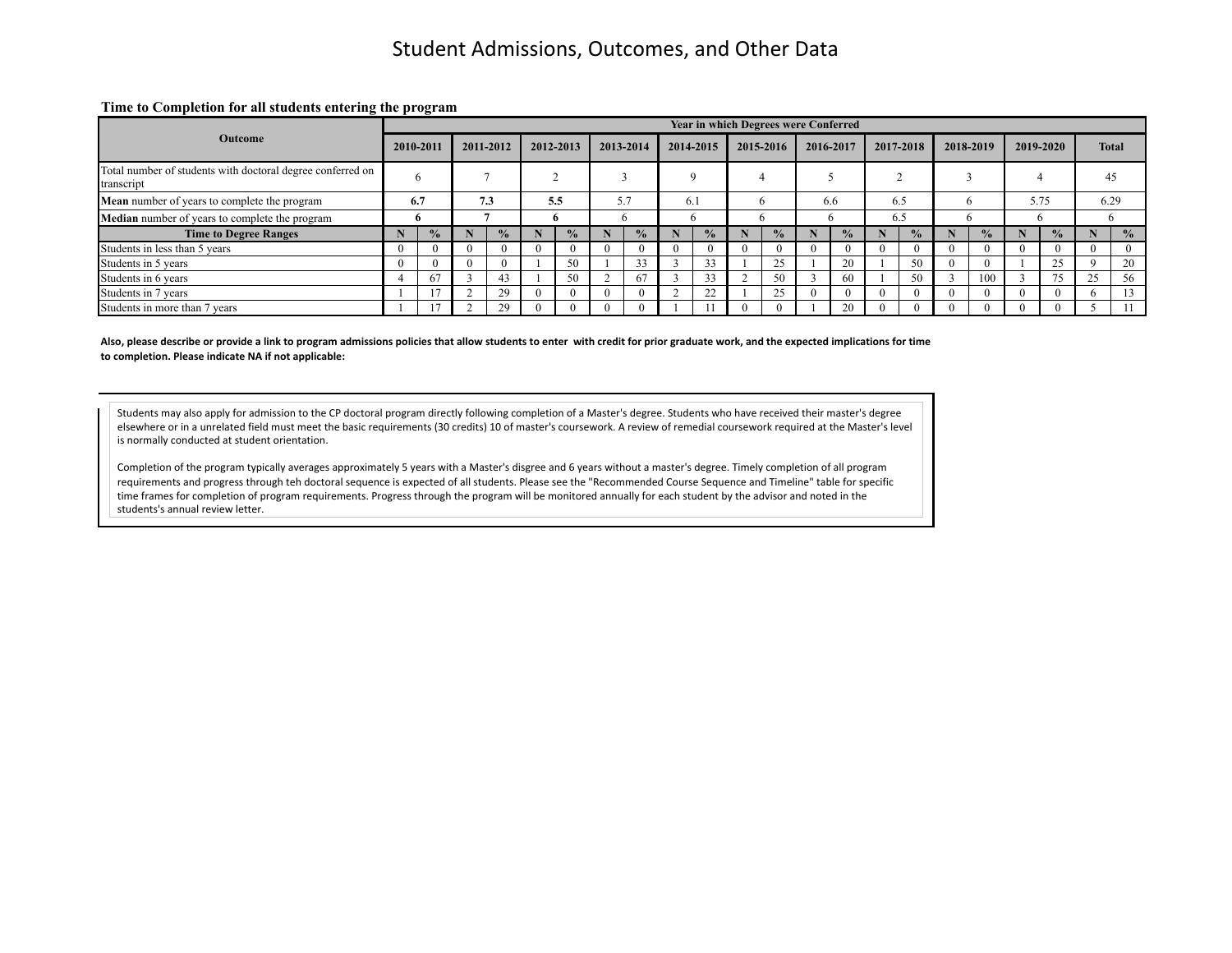# **Program Costs**

| <b>Description</b>                                                                                           | 2020-2021 $1^{st}$ -year<br><b>Cohort Cost</b>  |  |  |  |  |  |  |
|--------------------------------------------------------------------------------------------------------------|-------------------------------------------------|--|--|--|--|--|--|
| Tuition for full-time students (in-state)                                                                    | $$10,170$ (18 credits is full time)             |  |  |  |  |  |  |
| Tuition for full-time students (out-of-state)                                                                | $$10,170$ (18 credits is full time<br>students) |  |  |  |  |  |  |
| Tuition per credit hour for part-time students (if applicable enter amount; if not<br>applicable enter "NA") | \$565/credit                                    |  |  |  |  |  |  |
| University/institution fees or costs                                                                         | \$200/year                                      |  |  |  |  |  |  |
| Additional estimated fees or costs to students (e.g. books, travel, etc.)                                    | \$600/year                                      |  |  |  |  |  |  |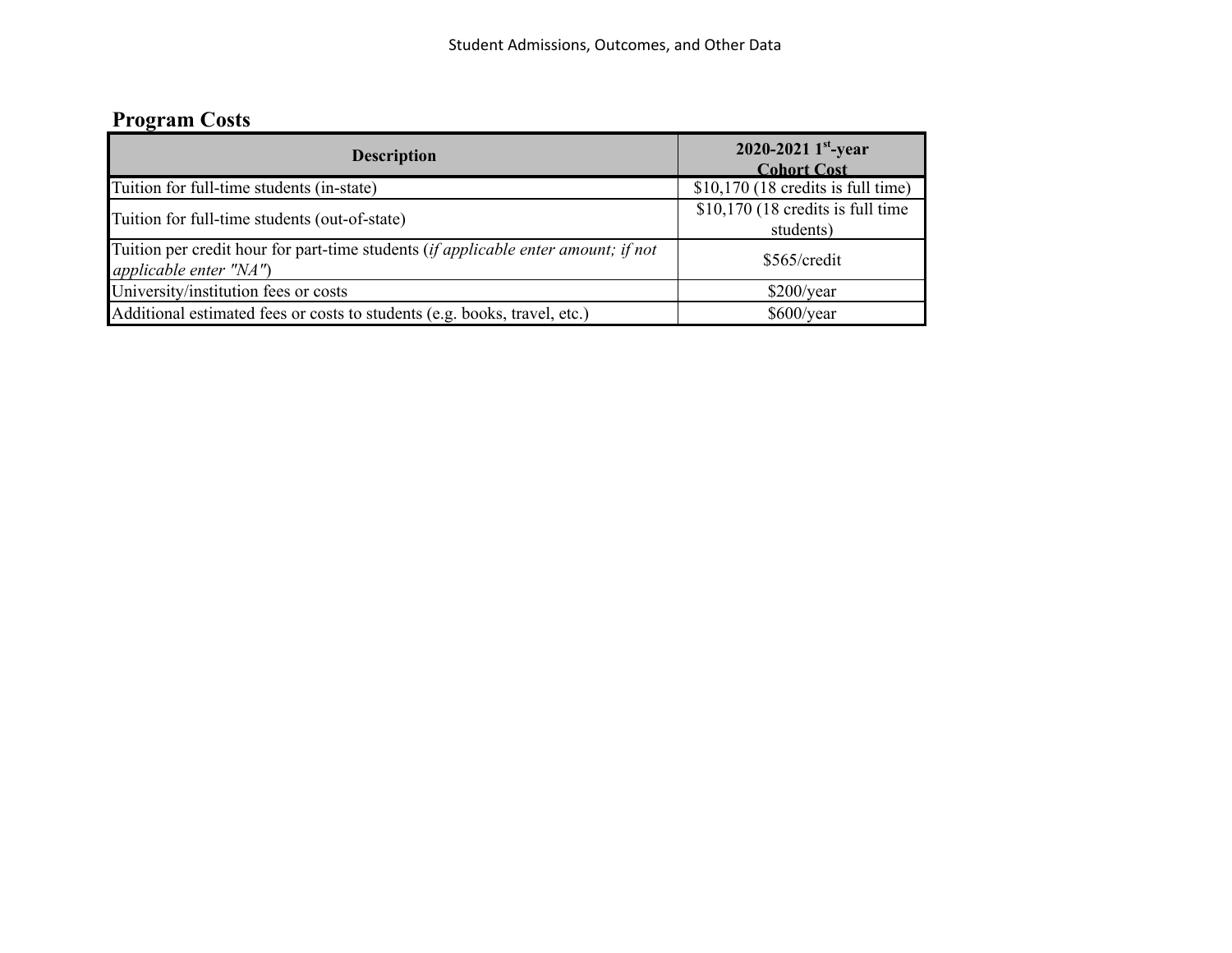### **Internship Placement - Table 1**

|                                                                                                                                     |              |               |           |               |          |               |          |               |           |               |                          | <b>Year Applied for Internship</b> |                |               |          |                          |           |               |           |               |
|-------------------------------------------------------------------------------------------------------------------------------------|--------------|---------------|-----------|---------------|----------|---------------|----------|---------------|-----------|---------------|--------------------------|------------------------------------|----------------|---------------|----------|--------------------------|-----------|---------------|-----------|---------------|
| Outcome                                                                                                                             | 2010-2011    |               | 2011-2012 |               |          | 2012-2013     |          | 2013-2014     | 2014-2015 |               | 2015-2016                |                                    | 2016-2017      |               |          | 2017-2016                | 2018-2019 |               | 2019-2020 |               |
|                                                                                                                                     |              | $\frac{0}{2}$ | N         | $\frac{0}{0}$ | N        | $\frac{0}{0}$ | N        | $\frac{0}{0}$ | N         | $\frac{0}{0}$ | N                        | $\frac{0}{0}$                      |                | $\frac{0}{0}$ |          | $\frac{0}{0}$            | N         | $\frac{0}{0}$ | N         | $\frac{0}{0}$ |
| Students who obtained APA/CPA-accredited internships                                                                                | 5.           | 83            | 5         | 100           | 5        | 63            |          | 88            |           | 80            | .5                       | 100                                | $\overline{2}$ | 100           |          | 100                      | 5         | 100           | 5         | 100           |
| Students who obtained APPIC member internships that were<br>not APA/CPA-accredited (if applicable)                                  | $\Omega$     | $\Omega$      |           |               |          | $\Omega$      |          | $\Omega$      |           | $\Omega$      | $\Omega$                 | $\theta$                           | $\theta$       | $\theta$      | $\Omega$ |                          | $\Omega$  | $\Omega$      | $\Omega$  | $\Omega$      |
| Students who obtained other membership organization<br>internships (e.g. CAPIC) that were not APA/CPA-accredited<br>(if applicable) | $\mathbf{0}$ | $\mathbf{0}$  | $\theta$  | $\theta$      | $\theta$ | $\theta$      | $\Omega$ | $\theta$      | $\Omega$  | $\Omega$      | $\theta$                 | $\Omega$                           | $\theta$       | $\theta$      | $\theta$ | $\Omega$                 | $\theta$  | $\theta$      | $\Omega$  |               |
| Students who obtained internships conforming to CDSPP<br>guidelines that were not APA/CPA-accredited ( <i>if applicable</i> )       | $\theta$     | $\Omega$      | $\Omega$  |               | $\Omega$ | $\Omega$      |          | $\Omega$      | $\Omega$  | $\Omega$      | $\Omega$                 | $\theta$                           | $\theta$       | $\theta$      | $\theta$ | $\theta$                 | $\Omega$  | $\Omega$      | $\Omega$  | $\Omega$      |
| Students who obtained other internships that were not<br>APA/CPA-accredited (if applicable)                                         |              |               | $\Omega$  |               |          | $\theta$      |          | 13            |           | $\Omega$      | $\Omega$                 | $\Omega$                           | $\theta$       | $\Omega$      | $\Omega$ | $\Omega$                 | $\Omega$  |               |           | $\Omega$      |
| Students who obtained any internship                                                                                                | 6            | 100           | 5         | 100           | 5        | 63            | 8        | 100           |           | 80            | 5                        | 100                                | $\overline{2}$ | 100           |          | 100                      | 5         | 100           | 5         | 100           |
| Students who sought or applied for internships including<br>those who withdrew from the application process                         | 6            |               | 5         |               | 8        |               |          |               |           |               | $\overline{\phantom{0}}$ |                                    | $\sim$         |               |          | $\overline{\phantom{a}}$ |           |               |           |               |

### **Internship Placement - Table 2**

|                                                                                                              |    |               |  |               |  |               |          |               |  |               |          | <b>Year Applied for Internship</b> |          |               |  |               |  |               |               |
|--------------------------------------------------------------------------------------------------------------|----|---------------|--|---------------|--|---------------|----------|---------------|--|---------------|----------|------------------------------------|----------|---------------|--|---------------|--|---------------|---------------|
| <b>Outcome</b>                                                                                               |    | 2010-2011     |  | 2011-2012     |  | 2012-2013     |          | 2013-2014     |  | 2014-2015     |          | 2015-2016                          |          | 2016-2017     |  | 2017-2018     |  | 2018-2019     | 2019-2020     |
|                                                                                                              |    | $\frac{0}{2}$ |  | $\frac{0}{2}$ |  | $\frac{0}{2}$ |          | $\frac{0}{2}$ |  | $\frac{0}{2}$ |          | $\frac{0}{2}$                      |          | $\frac{0}{2}$ |  | $\frac{0}{2}$ |  | $\frac{1}{2}$ | $\frac{0}{0}$ |
| Students who sought or applied for internships including<br>those who with drew from the application process |    |               |  |               |  |               |          |               |  |               |          |                                    |          |               |  | -             |  |               |               |
| Students who obtained paid internships                                                                       |    | 100           |  | 100           |  | 63            |          | 88            |  | 80            |          | 100                                |          | 100           |  | 100           |  | 100           | 100           |
| Students who obtained half-time internships* ( <i>if applicable</i> )                                        | 0. |               |  |               |  | $\theta$      | $\theta$ | $\Omega$      |  | $\theta$      | $\Omega$ | $\Omega$                           | $\Omega$ | $\theta$      |  | $\Omega$      |  | $\Omega$      | $\Omega$      |

\* Cell should only include students who applied for internship and are included in applied cell count from "Internship Placement – Table 1"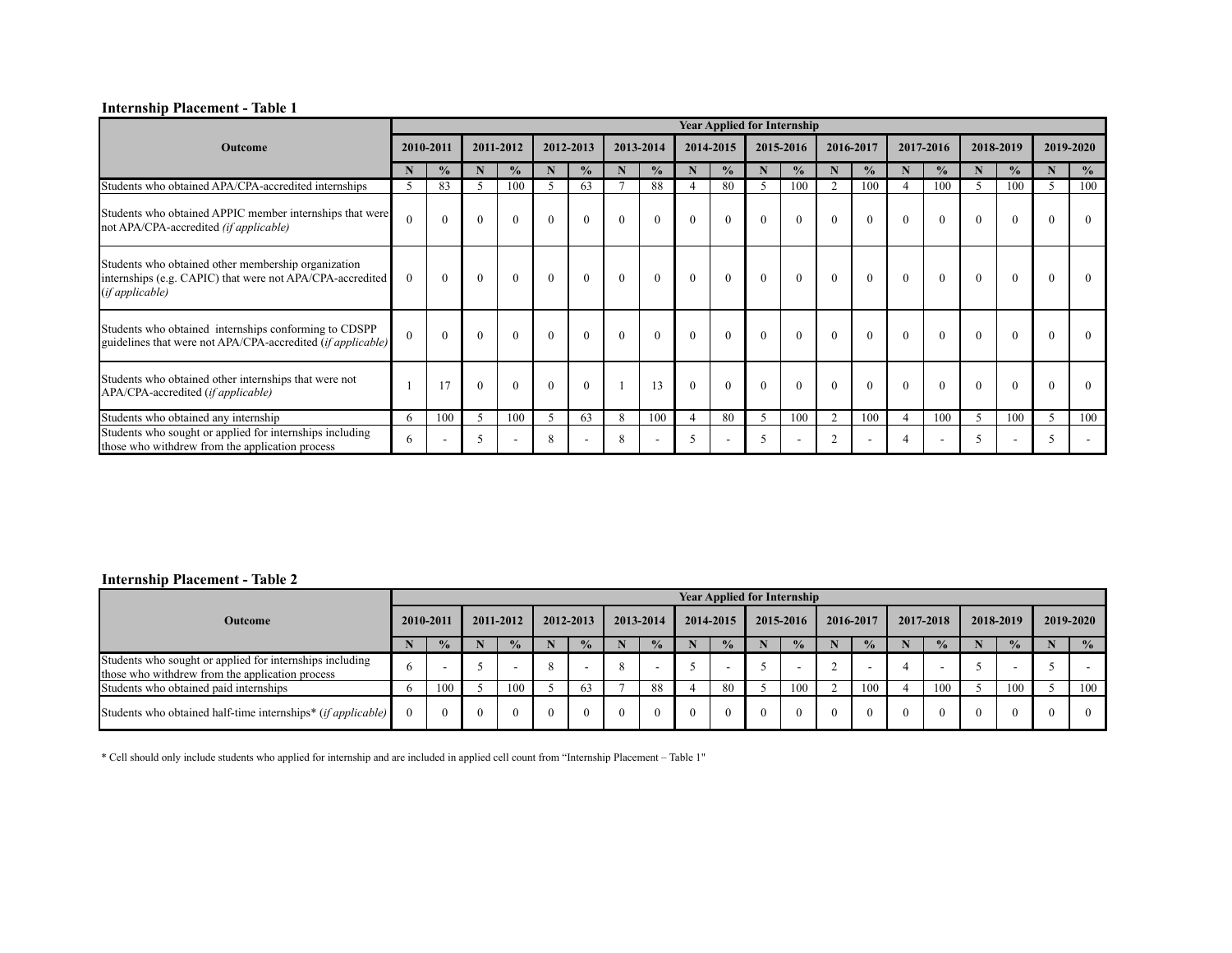#### **Attrition**

|                                                                                          |           |               |           |               |                |               |           |               |              | <b>Year of First Enrollment</b> |           |               |              |               |              |               |              |               |              |               |
|------------------------------------------------------------------------------------------|-----------|---------------|-----------|---------------|----------------|---------------|-----------|---------------|--------------|---------------------------------|-----------|---------------|--------------|---------------|--------------|---------------|--------------|---------------|--------------|---------------|
| <b>Variable</b>                                                                          | 2010-2011 |               | 2011-2012 |               | 2012-2013      |               | 2013-2014 |               | 2014-2015    |                                 | 2015-2016 |               | 2016-2017    |               | 2017-2018    |               | 2018-2019    |               | 2019-2020    |               |
|                                                                                          | N         | $\frac{0}{2}$ | N         | $\frac{0}{0}$ | N              | $\frac{0}{0}$ | N         | $\frac{0}{0}$ | N            | $\frac{0}{0}$                   | N         | $\frac{0}{0}$ | N            | $\frac{0}{0}$ | N            | $\frac{0}{2}$ | N            | $\frac{0}{0}$ | N            | $\frac{0}{0}$ |
| Students for whom this is the year<br>of first enrollment (i.e. new<br>students)         | 5         |               | 5         |               | $\overline{4}$ |               | 4         |               | 6            |                                 | 5         |               | 4            |               | 6            |               |              |               | 5            |               |
| Students whose doctoral degrees<br>were conferred on their<br>transcripts                | 5         | 100           | 4         | 80            | 2              | 50            | 4         | 100           | 3            | 50                              |           | 20            | $\theta$     | $\theta$      | $\theta$     | $\theta$      | $\Omega$     | $\Omega$      | $\Omega$     | $\Omega$      |
| Students still enrolled in program                                                       | $\Omega$  | $\theta$      | $\Omega$  | $\Omega$      | $\Omega$       | $\theta$      | $\Omega$  | $\theta$      | 3            | 50                              | 3         | 60            | 4            | 100           | 6            | 100           | 5            | 100           | 5            | 100           |
| Students no longer enrolled for<br>any reason other than conferral of<br>doctoral degree | $\Omega$  | $\theta$      |           | 20            | 2              | 50            | $\Omega$  | $\mathbf{0}$  | $\mathbf{0}$ | $\theta$                        |           | 20            | $\mathbf{0}$ | $\mathbf{0}$  | $\mathbf{0}$ | $\theta$      | $\mathbf{0}$ | $\mathbf{0}$  | $\mathbf{0}$ | $\Omega$      |